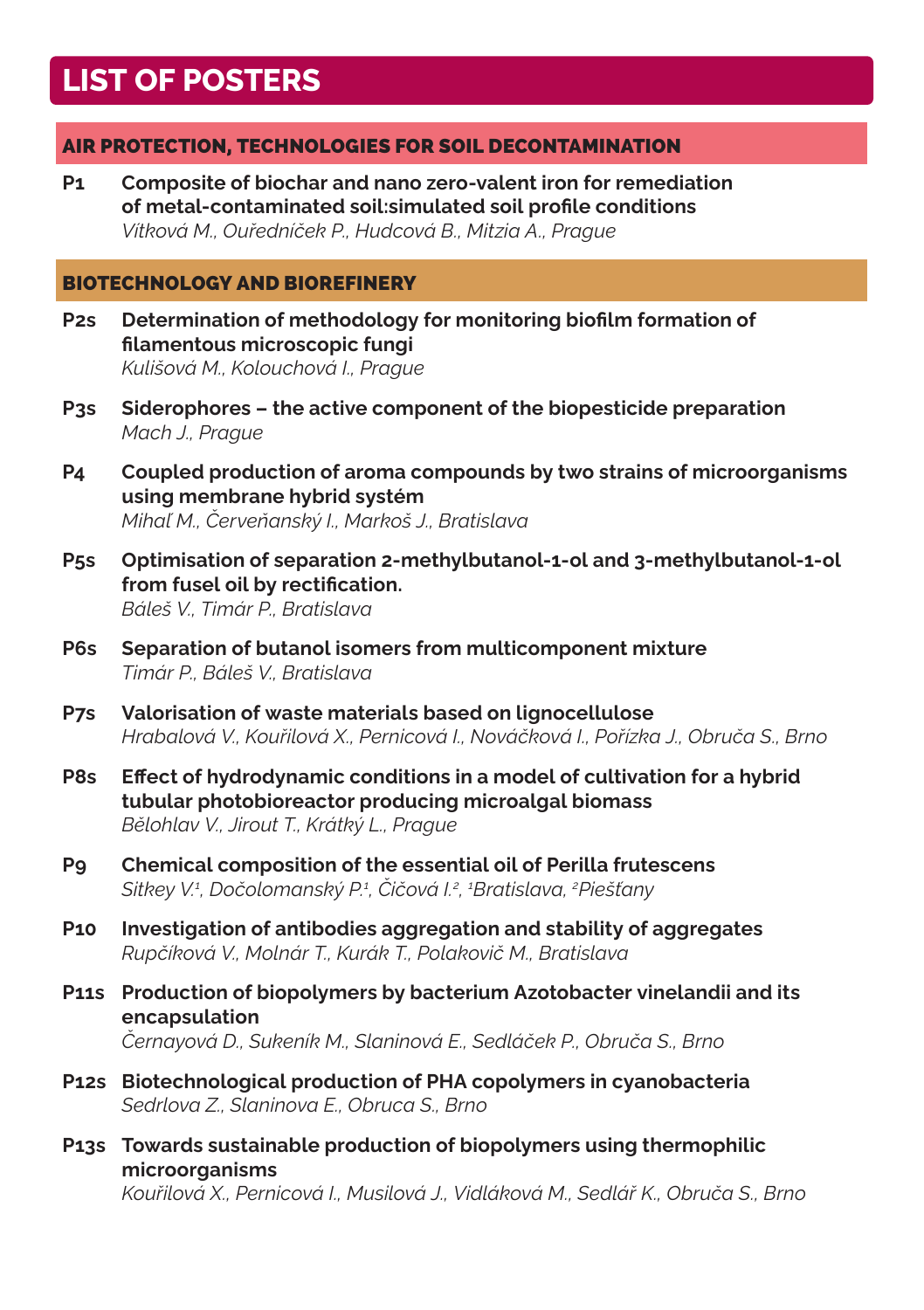- **P14 Extremophilic microorganisms of thermal radon springs** *Timkina E., Jarošová I., Maťátková O., Prague*
- **P15s Involvement of polyhydroxyalkanoates in the adaptation process of bacterial strain Cupriavidus necator** *Nováčková I., Hrabalová V., Slaninová E., Sedláček P., Obruča S., Brno*
- **P16 Amino acid isolation from animal waste hydrolysates** *Rousková M., Šabata S., Hanika J., Sýkorová A., Šolcová O., Prague*
- **P18s Study of the influence of aeration and light/darkness on polyhydroxyalcanoate production in rhodospirillium rubrum bacteria** *Slaninová E., Rubanová B., Černayová D., Nováčková I., Havlíková M., Mrázová K., Sedláček P., Obruča S., Brno*
- **P19 Saccharide profile of green powders and its influence on probiotic growth** *Hoová J., Skoumalová P., Strečanská P., Márová I., Brno*
- **P20s Comparison of valuable active compounds from red yeasts and conventional sources** *Uhlířová R., Skoumalová P., Márová I., Brno*

## ECONOMICS OF CHEMICAL INDUSTRY

- **P21s Selected options to increase the efficiency of a steam methane reformer** *Hoppej D., Variny M., Kondáš R., Bratislava*
- **P22s Lowering the energy and water footprint of a laundry facility** *Čižmár M., Variny M., Bratislava*
- **P23s Assessing variants of low-grade heat valorization in the refining industry** *Rybár P., Variny M., Bratislava*
- **P24 Industrial packaging management in the circular economy model** *Paták M.1 , Hromadníková K.<sup>1</sup> , Branská L.<sup>1</sup> , Kocmanová A.2 , 1 Pardubice, 2 Brno*
- **P25 The dynamics of the production of thermal insulation materials used in the construction industry** *Vytlačil D., Prague*
- **P26 Capacity calculations using quantitative methods in chemical operational** 
	- **management**

*Košťálek J., Koťátková Stránská P., Prague*

## GAS, COAL, FUEL

- **P27s Conceptual design of gasifier processing heavy oil fractions** *Podolský S., Variny M., Bratislav*
- **P28s Short-term ageing of bituminous binders with using method RCAT with mastic** *Matoušek L., Jíša P., Černý R., Litvínov*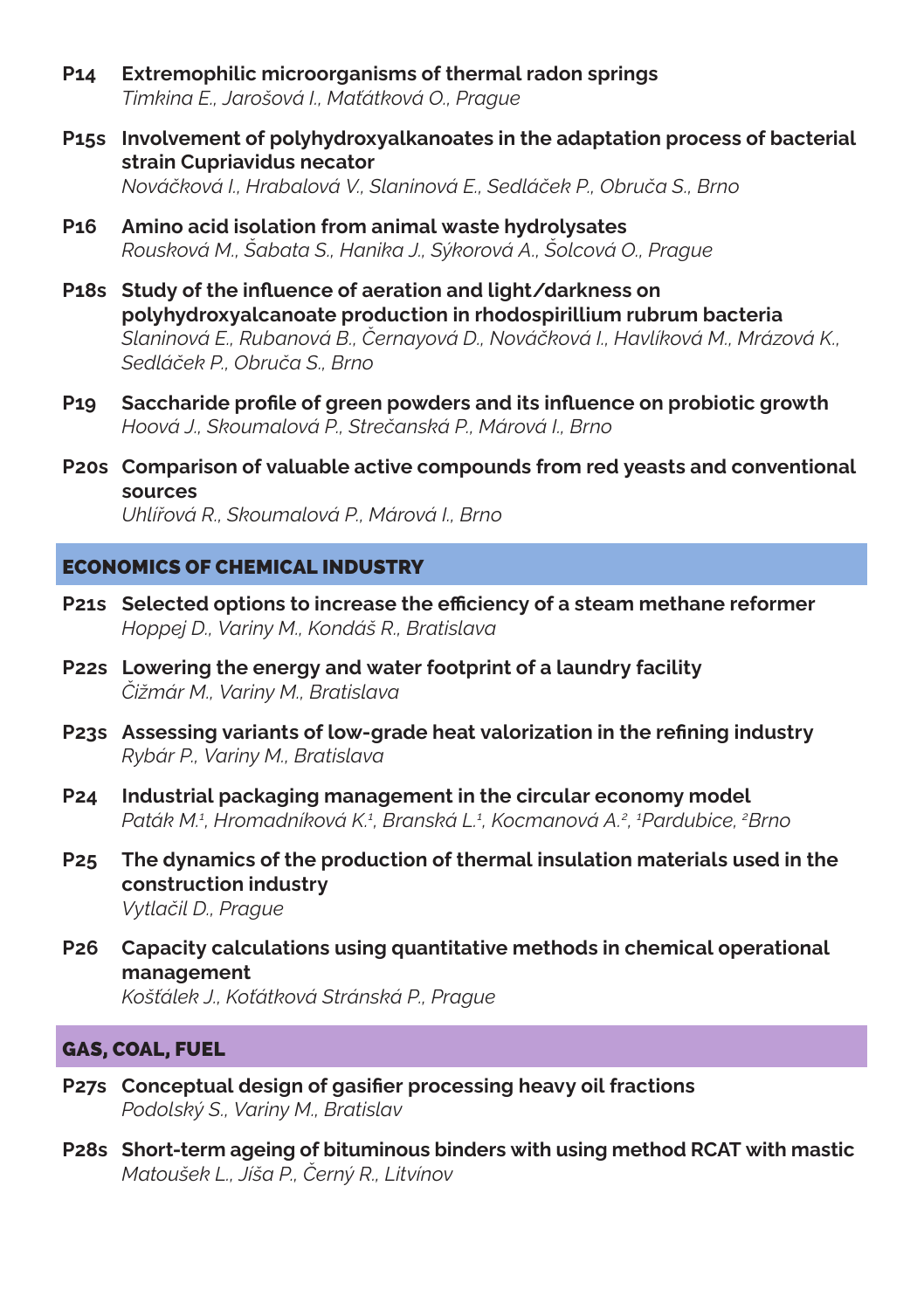**P29 Energy and environmental aspects of industrial heat saving in various situations**

*Variny M., Kšiňanová M., Furda P., Bratislava*

# CHEMICAL PROCESSES AND DEVICES

- **P30s The verification of material flow in a brewery malt tank using the DEM method** *Likavčan A., Peciar M., Peciar P., Bratislava*
- **P31s Changes in the humidity of spruce chips during storage and their impact on alkali consumption in impregnation step of pulp production** *Kohútová M.1 , Peciar P.1 , Kepl J.2 , Pisko R.2 , Němeček M.<sup>2</sup> , Fekete R.1 1 Bratislava, <sup>2</sup> Štětí*
- **P32 Experimental and modelling studies on the photocatalytic generation of hydrogen during water-splitting over a commercial TiO2 photocatalyst P25** *Filip Edelmannová M.<sup>1</sup> , Ballari M.M.<sup>2</sup> , Přibyl M.<sup>3</sup> , Kočí K.<sup>1</sup> 1 Ostrava, 2 Santa Fe, Argentina, 3 Prague*
- **P33 Labolatory equipment for design and scale up of refining processes** *Korpas J., Leštinský P., Carbol L., Wichterle K., Ostrava*
- **P34 Empirical model for prediction of visbreaking product yields** *P. Jíša, R. Černý, Litvínov*

## INORGANIC TECHNOLOGY

- **P35 Verification of the suitability of LDH for stabilization and deacidification of acidic paper information carriers** *Jurišová J., Malečková S., Guzikiewiczová E., Vizárová K., Danielik V., Králik M., Bratislava*
- **P36s Catalyst deposition on large electrodes in membrane alkaline water electrolysis** *Denk K.<sup>1</sup> , Łuba M.<sup>2</sup> , Hnát J.<sup>1</sup> , Žitka J.<sup>1</sup> , Paidar M.1 , Bouzek K.<sup>1</sup> 1 Prague, 2 Olsztyn, Poland*
- **P37 La Palma volcano ashes as suitable green catalyst** *De Paz Carmona H.1,2, Hidalgo Herrador J.M.<sup>1</sup> , Borges Chinea M.E.<sup>2</sup> , Tišler Z.1 , Esparza Ferrera P.<sup>2</sup> , Michálkova M. 1, Hradecká I. 1, Sharkov N.<sup>1</sup> 1 Ústí nad Labem, <sup>2</sup> Tenerife, Spain*
- **P38s Comparison of nitrogen and argon physisorption applied to faujasite zeolite** *Strejcová K., Peroutková K., Tišler Z., Svobodová E., Litvínov*
- **P39s Numerical model of PEM type fuel cell with bipolar plates produced by stamping of the composite coated steel sheets** *Hala M., Kodým R., Prokop M., Paidar M., Bouzek K., Prague*
- **P40s Performance and durability of membrane alkaline water electrolyzer with anion selective membranes and non-platinum catalysts** *Plevová M., Hnát J., Žitka J., Bouzek K., Prague*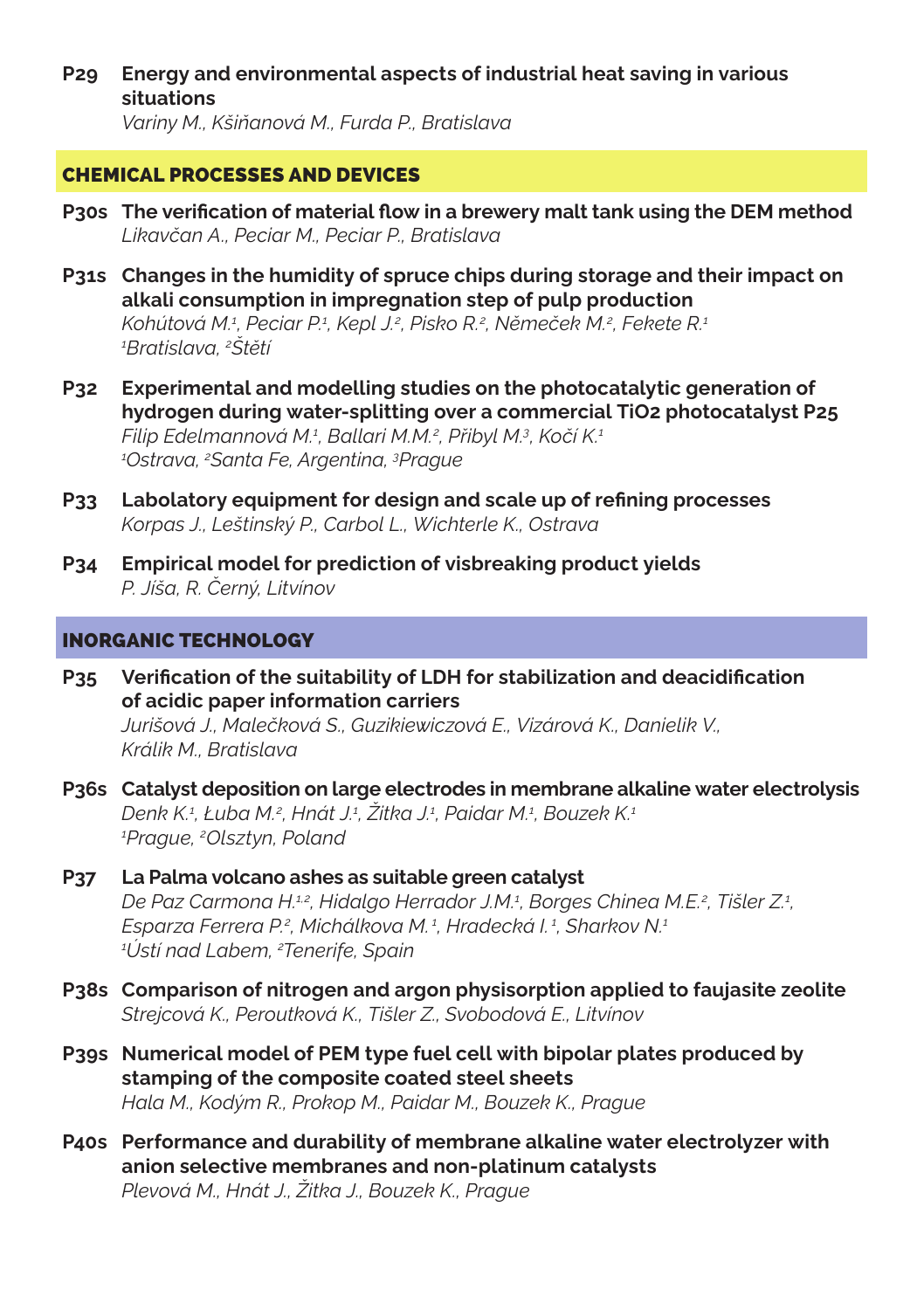**P41s Degradation of organic micropollutants in wastewater by ferrate-zeolite pellets**

*Červenková A., Mališová E., Benköová M., Híveš J., Bratislava*

- **P42s Protective layers on iron samples and comparison to historical iron artefact** *Roman Košťúr R., Zemanová M., Bratislava*
- **P43 Experimental studies of selected thermochemical reactions** *Lhotka M., Bernauer M., Fíla V., Prague*

## MATERIALS ENGINEERING

- **P44s Thermal insulation composite blocks based on geopolymer** *Kohout J.1,2, Soukup A.1,2, Kohoutová E.1,2, Koutník P.<sup>1</sup> , Hájková P.1,2 1 Ústí nad Labem, <sup>2</sup> Liberec*
- **P45 Analysis of ecological energetic materials** *Olšovský M.1 , Krištof M.1 , Kuna P.2 , Budzák Š.<sup>3</sup> 1 Dubnica nad Váhom, <sup>2</sup> Brno, <sup>3</sup> Bynská Bystrica*
- **P46 Catalytic properties of Ni-Cu mixed oxides deposited on stainless steel meshes by plasma jet sputtering** *Jirátová K., Soukal P., Babii T., Balabánová J., Koštejn M., Čada M., Maixner J., Topka P., Hubička Z., Kovanda F., Prague*
- **P47s Antimicrobial activity of silver nanoparticles synthesized by green approach** *Miškovská A., Čejková A., Prague*
- **P48s Properties of the CoCrFeNiMnXAl20-X (X = 5, 10 and 15 at. %) high entropy alloys prepared of mechanical alloying and spark plasma sintering** *Thürlová H., Průša F., Prague*
- **P49s Hydrogen trapping and embrittlement of 3D-printed Ti-6Al-4V alloy** *Kačenka Z., Roudnická M., Ekrt O., Vojtěch D., Prague*
- **P50s Carbidation of Al2O3 supported Co and Fe catalysts for Fischer-Tropsch synthesis and their characterization** *Svobodová E., Gholami Z., Tišler Z., Litvínov*
- **P51s New approaches preventing passivation in monitoring of enviromental organic pollutants** *Stránělová E., Michalcová A., Kratochvíl B., Prague*
- **P52s Influence of al content on properties of CoCrFeNiAlx high-entropy alloys prepared by mechanical alloying and spark plasma sintering** *Strakosova A., Riedl J., Průša F., Prague*
- **P53s Structure and properties of Ti-25Nb-4Ta-8Sn alloy prepared by selective laser melting**

*Voňavková I., Průša F., Vojtěch D., Prague*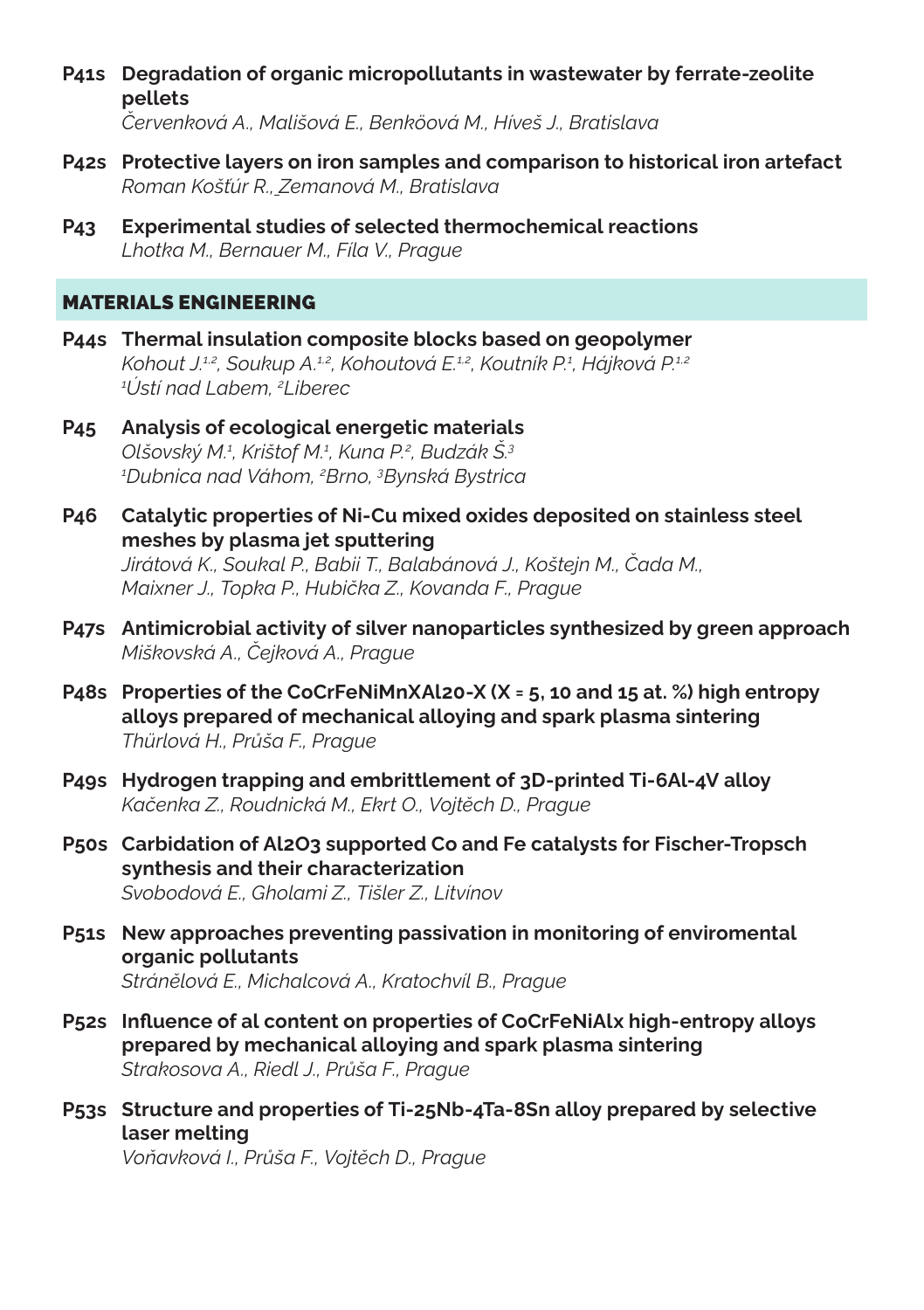- **P54s Determination of the optimal composition of the new hydraulic binder prepared from metakaolin, anhydrite and lime** *Pulcová K.,Šídlová M., Šulc R., Formáček P., Škvára F., Prague*
- **P55s Influence of the addition of various types of mineral admixtures on the alkali-silica reaction in concrete** *Mauermann L., Šídlová M., Šulc R., Pulcová K., Prague*
- **P56s Development of biodegradable zinc-magnesium-silicon alloys by powder metallurgy processes** *Nečas D., Kubásek J., Prague*
- **P57s Properties of hydraulic binder prepared from metakaolin, anhydrite and lime** *Šulc R., Škvára F., Šídlová M., Trefný J., Králová K., Pulcová K., Prague*
- **P58s Innovative preparation of CoCrFeNi-based high-entropy alloys** *Kratochvíl P., Průša F., Prague*
- **P59s Mineral admixtures reactivity determination** *Doležal T., Šídlová M., Šulc R.,Pulcová K., Prague*
- **P60 Preparation and description of porous silver electrode dedicated for detection of organic pollutants** *Michalcová A., Stránělová E., Kratochvíl B., Prague*
- **P61s Porosity of the different rocks in relation to capturing/moving of gases and liquids** *Řimnáčová D., Vöröš D., Natherová V., Přikryl R., Lokajíček T., Prague*
- **P62 High-temperature oxidation of the additively manufactured 1.2709 maraging steel** *Strakosova A., Vojtěch D., Prague*
- **P63 Aplikace iontových kapalin k úpravě textilu pro ochranu pokožky proti UV záření** *Fojtášková J., Obalová L., Ostrava*
- **P114 Coupling of matematical simulation and metal 3D printing into an useful tool for troubleshooting in chemical technology** *Skala M., Kolda J., Pátý M., Prague*

## OIL, PETROCHEMICALS, BIOFUELS

- **P64s Carbon capture in steam methane reforming through techno-economic, safety and environmental optics** *Janošovský J., Šandor R., Mišún P., Řežucha M., Jelemenský Ľ., Bratislava*
- **P65s Preparation of bioethylene and biopropylene from waste fat and rapeseed oil** *Babor M., Tišler Z., Skálová R., Hidalgo Herrador J.M., Ústí nad Labem*
- **P66 Two stage catalytic cracking of hdpe in the presence of HZSM-5 and γ-alumina**

*Vasilkovová B., Hájeková E., Vatrt M., Hudec P., Bratislava*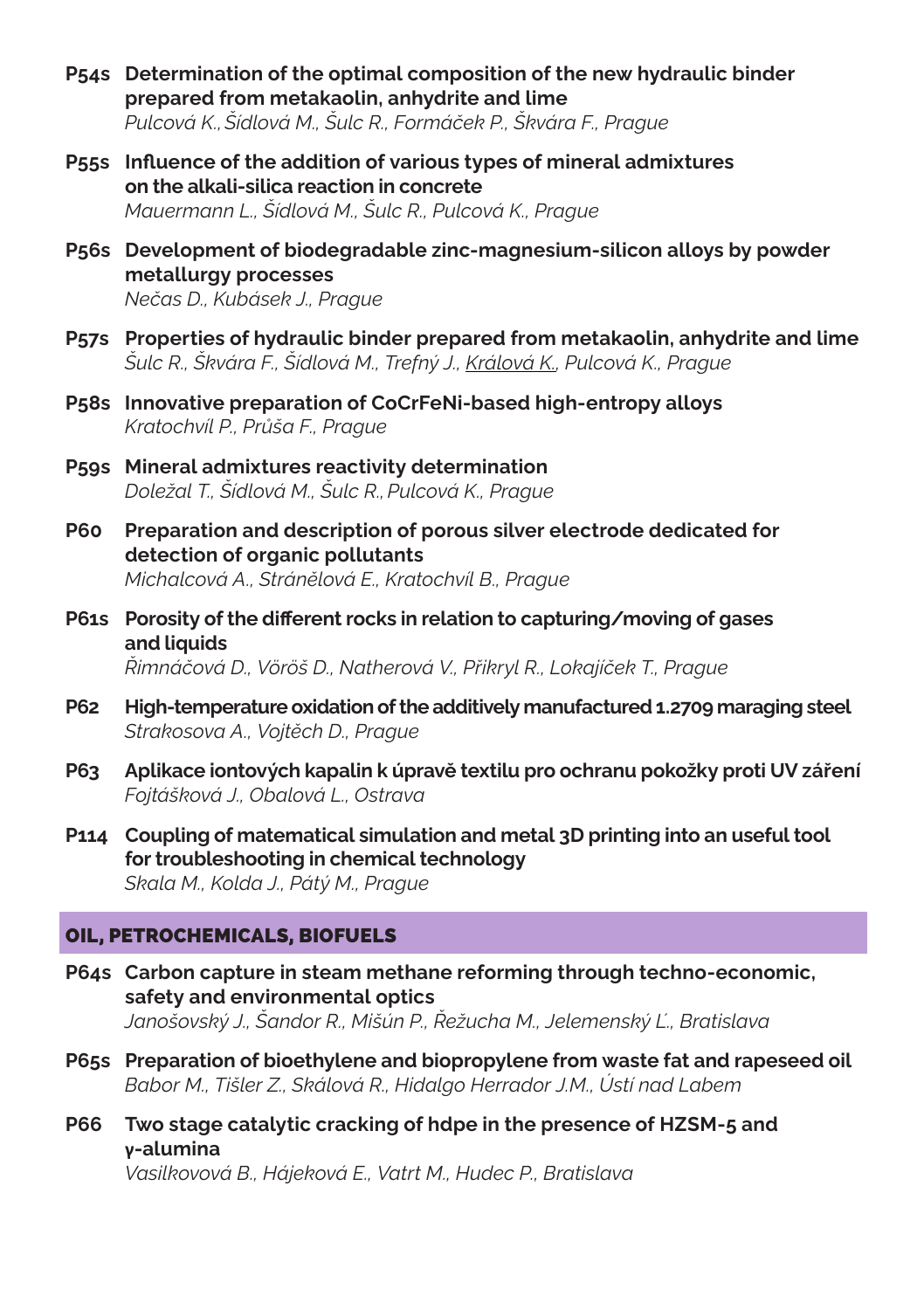- **P67 Influence of water addition on the activity of MgAl catalyst in aldol condensation of furfural with acetone in flow-through reactor** *Tišler Z., Vondrová P., Skuhrovcová L., Strejcová K., Svobodová E., Peroutková K., Litvínov*
- **P68s Evaluation of the residual fraction by hot filtration** *Schlehöfer D., Vráblík A., Ústí nad Labem*
- **P69s Comprehensive multi-criteria process design methodology** *Kraviarová D., Janošovský J., Bratislava*
- **P70 Recycling of hdpe using combination of natural clinoptilolite and HZSM-5** *Vasilkovová B., Hájeková E., Vatrt M., Hudec P., Bratislava*
- **P71s Pyrolysis of plastics: Dehalogenation via stepwise pyrolysis and metal sorbents** *Hubáček J., Lederer J., Kuráň P., Kašpárek A., Ústí nad Labem*
- **P72 Comparison of sustainability of camelina based biodiesel and hydrotreated fuel** *Slezáčková M., Mikulec J., Peller A., Hájeková E., Bratislava*
- **P73 Two-steps catalytic decomposition and deoxygenation of lignin over acid and difunctional catalysts** *Hudec P., Horňáček M., Mikulec J., Peller A., Blaško J., Kubinec R., Bratislava*
- **P74 Novel sulfonated ionic liquids as effective catalysts for mild esterification to ethylester biodiesel**

*Nguyen Thi H.T., Kaule P., Koutecká J., Šícha V., Čermák J., Ústí nad Labem*

#### ORGANIC TECHNOLOGY

- **P75 Study of specific properties of cobalt catalyst for applying in a new large-scale capacity unit for the cyclohexylamine production** *Valeš R., Krupka J., Prague*
- **P76s Ce-modified Beta zeolites as catalysts for β-pinene oxide isomerization** *Přibylová P., Paterová I., Gorlova O., Červený L., Prague*
- **P77 A novel chiral porous polymer networks possible sorption of chiral substances** *Vrbková E., Vyskočilová E., Havelková L., Bashta B., Sedláček J., Prague*
- **P78 Catalytic oxidation of cellulose to formic acid in the presence of vanadium catalysts** *Soták T., Fulajtárová K., Gašparovičová D., Horváth B., Magyarová Z., Bratislava*
- **P79s Catalytic preparation of cyclopentyl ethyl ether from primary alcohols** *Magyarová Z., Hronec M., Lopatka P., Soták T., BRatislava*
- **P80 Catalytic conversion of ethanol into valuable alkenes** *Horváth B., Soták T., Gašparovičová D., Fulajtárová K., Bratislava*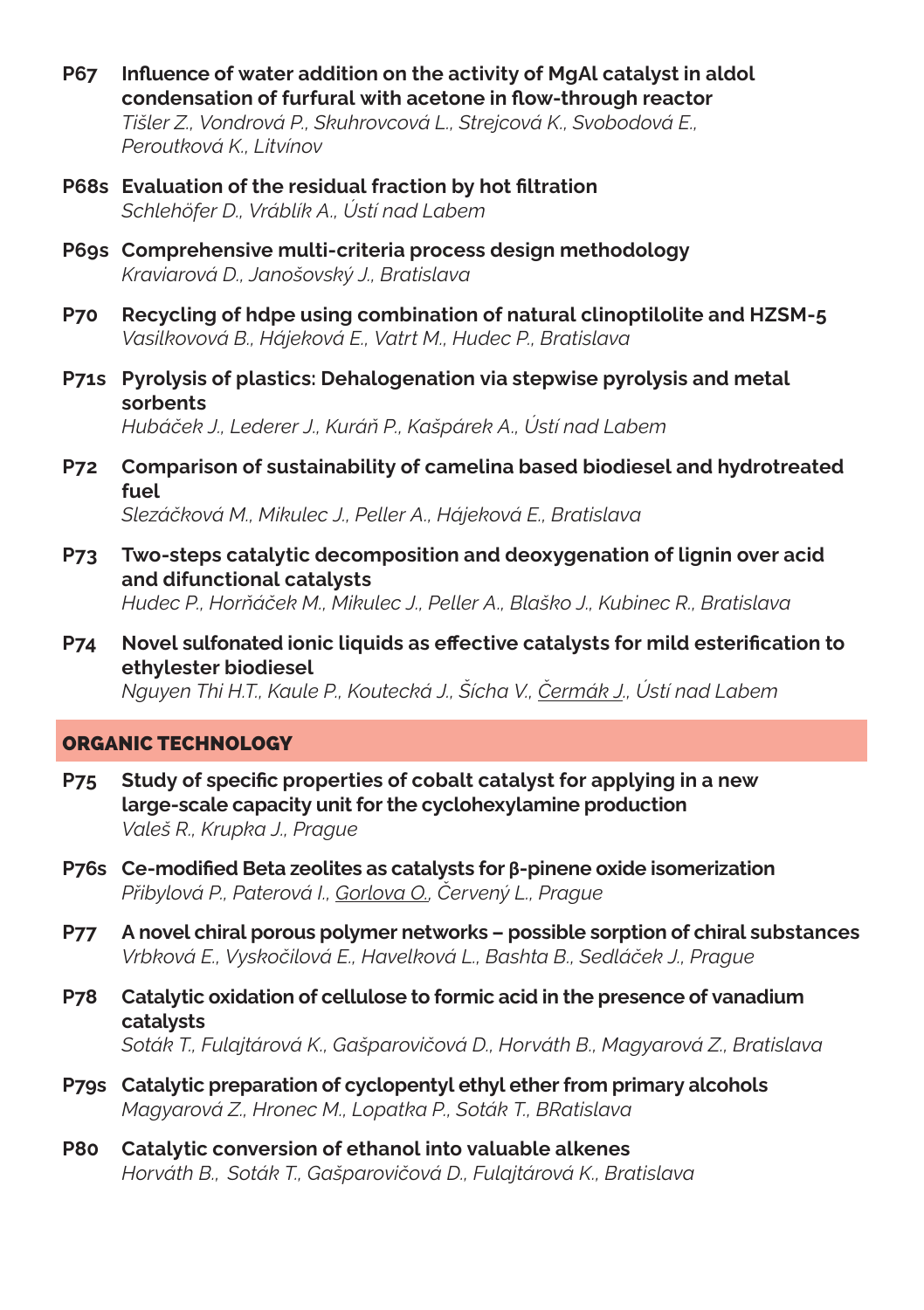**P81s Reduced sensitivity RDX and HMX crystallized and spheriodized in propylene carbonate**

*Skácel R., Šabach J., Zikmundová M., Kožená V., Kubíček M., Fryš O., Pardubice*

**P82s Chemical transformations of plastic waste and biomass – monitoring and product assessment**

*Midula P.12, Kuráň P.1, Pilnaj D.1, Burdová H.1, Oravová L.1, Hubáček J.1, Adamec S.1,*<br>1<sup>7</sup>letí nad Labem *?Banská Bystrica Ústí nad Labem, <sup>2</sup> Banská Bystrica*

#### PHARMACEUTICAL TECHNOLOGY

**P115 Corticosteroid-loaded PLGA nanospheres for macrophages targeting: A tool for inflammation management** *Boltnarová, B., Kubačková, J., Holas, O., Pávek, P., Hradec Králové*

#### POLYMERS, COMPOSITES

- **P83 Comparison of properties of E-SBRs from different manufacturers** *Kadeřábková A., Nováková M., Prague*
- **P84s Rheology behaviour of biodegradable materials: Potato thermoplastic starch / natural rubber / epoxidized natural rubber blends** *Cai Z., Čadek D., Kuta A., Prague*
- **P85 CO2 adsorption on amine-functionalized periodic mesoporous silica and organosilicas** *Setnickova K., Sabata S., Strasak T., Soukup K., Prague*
- **P86s Preparation and application optiopns of lignin-based nanosystems** Maršík D.ª, Thoresen P.P.ª, Masák J.ª, Rova U.ª, Christakopoulos P.ª, Matsakas L.ª,<br><sup>1</sup>Prague <sup>2</sup>Luleå, Sweden *Prague, 2 Luleå, Sweden*
- **P87s Sintering of PTFE-PEEK polymer blend in air atmosphere** *Melichar J., Foitlová A., Mészáros M., Steiner V., Čelákovice*

## SYNTHESIS AND PRODUCTION OF DRUGS

- **P88 Drugs production by uniaxial compaction of powder material** *Peciar P., Guštafík A., Jezsó K., Fekete R., Peciar M., Bratislava*
- **P89s Testing the paste properties in the meaning of liquid migration** *Uličná M., Fekete R., Peciar M., Bratislava*
- **P90s Dependence of tablet strength on granulate properties** *Čierny M., Macho O., Gabrišová Ľ., Fekete R., Bratislava*
- **P91s Derivatization of amino acids the tool for the medicinal diagnostics of human disorders**

*Sekerová L., Sedlák O., Mikoška M., Syslová K., Prague*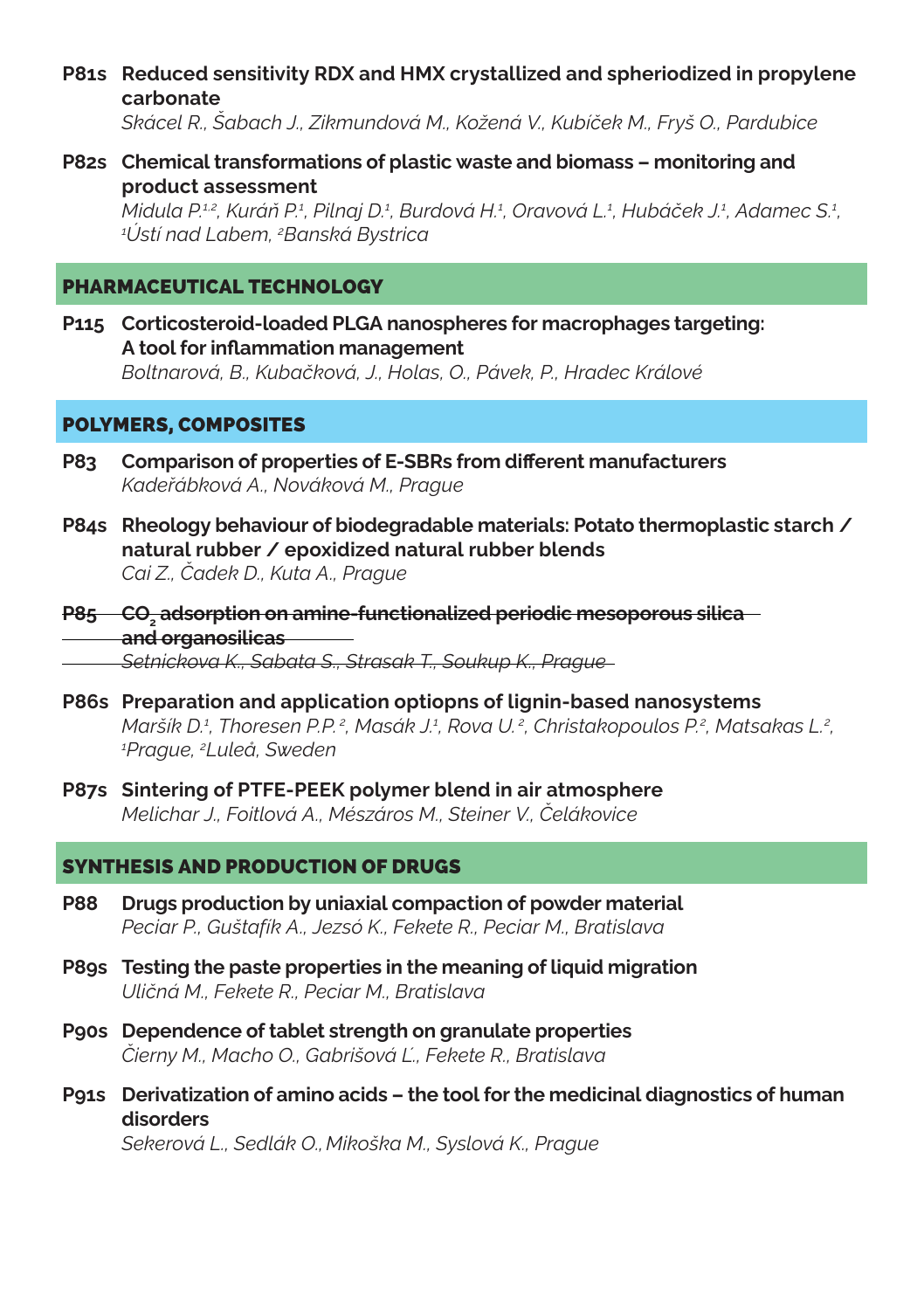**P92s** Synthesis and fluorescent properties of symmetrical bis(diphenylamino)**oligophenylenvinylenes**

*Teichmanová K.1 , Imramovský A.1 , Pauk K1 ., Vala M.<sup>2</sup> , Luňák S.<sup>2</sup> 1 Pardubice, 2 Brno*

- **P93 Development of nanoformulations for target delivery of obeticholic acid** *Iefremenko D., Boltnarova B., Lochman L., Holas O., Hradec Králové*
- **P94s Effect of powder properties and compaction pressure on particle size of roll-compacted granulate** *Švehla O., Zámostný P., Prague*
- **P95 Bioactive analog of prostaglandin F2alpha alfaprostol a laboratory approach to key intermediates** *Imramovský A., Pauk K., Pardubice*
- **P96 Suzuki-Miyaura coupled stilbenes with various acceptors and donors** *Pauk K.1 , Imramovský A.1 , Vala, M.<sup>2</sup> , Luňák, S.<sup>2</sup> , 1 Pardubice, 2 Brno*
- **P97s RNA loaded plga nanoparticles for therapy of chronic inflammatory diseases** *Mrózková N., Kubačková J., Holas O., Pávek P., Hradec Králové*
- **P98 3D printing pharmaceutical HPMC-based filaments loaded with sodium alginate, pectin and chitosan prepared via hot-melt extrusion** *Macháčková J., Matzick K., Skalická B., Komersová A., Pardubice*
- **P99s Determination of Hansen solubility parameters of binary mixtures of polymers** *Petříková E., Čerňová M., Patera J., Pardubice*
- **P100s Functionalized nanofibers with immobilized liposome particles** *Dzurická L., Skoumalová P., Márová I., Brno*
- **P101s Predicting bulk density of binary powder mixtures from pure component properties** *Komínová P., Smrčka D., Gajdošová M., Zámostný P., Prague*
- **P102s Using of 3D-printed coating of matrix tablets for prevention of alcohol induced dose dumping effect** *Skalická B., Matzick K., Macháčková J., Komersová A., Pardubice*

**P103s Solid displacement method to determine envelope density of roller compacted ribbons**

*Marinko N., Zámostný P., Prague*

## WASTE TREATMENT, WATER PROTECTION

- **P104 Reductive technology using raney alloy for quick and effective degradation of halogenated organic compounds in contaminated waters** *Lacina P.1 , Plotěný M.<sup>1</sup> , Hegedüs M.1,2, Lev J.1 , Weidlich T.2 , 1 Brno, <sup>2</sup> Pardubice*
- **P105s Carbon-based materials prepared from waste animal bones by microwave pyrolysis for reduction of xylene from waste gase** *Jankovská Z., Matějová L., Ostřanská M., Ostrava*